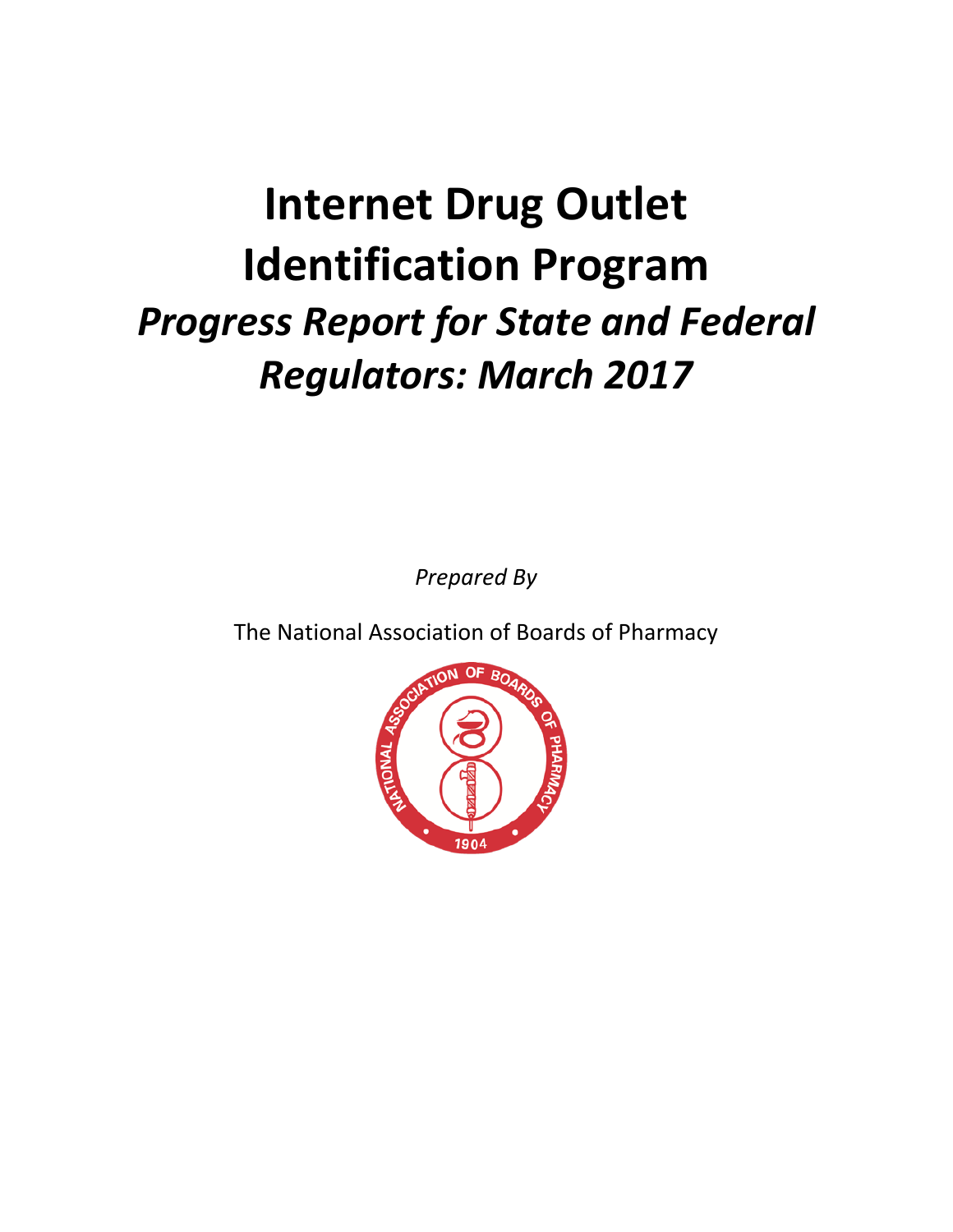#### **Table of Contents**

| B. Two-Thirds of Top Search Results Lead to Sites Selling Antibiotics |
|-----------------------------------------------------------------------|
| C. UK Study Raises Similar Concerns About Online Drug Sellers and     |
|                                                                       |
|                                                                       |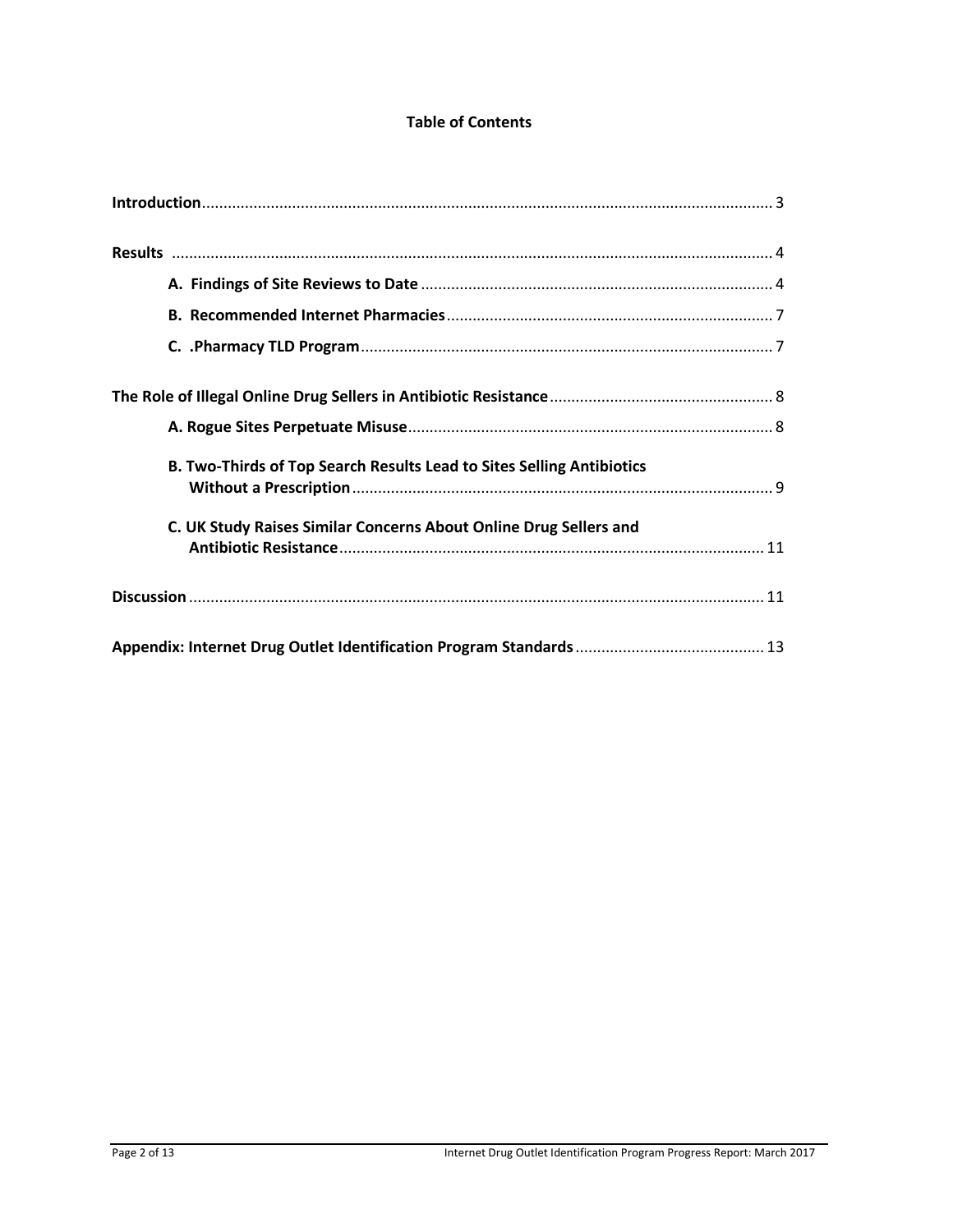## **Internet Drug Outlet Identification Program Progress Report: March 2017**

#### **Introduction**

"Antibiotic resistance (AR), when bacteria don't respond to the drugs designed to kill them, threatens to return us to the time when simple infections were often fatal," says the Centers for Disease Control and Prevention  $(CDC)^1$  $(CDC)^1$ . According to CDC, at least 2 million people become infected with antibiotic-resistant bacteria each year in the United States, and at least 23,000 people die each year as a direct result of these infections.<sup>[2](#page-2-1)</sup> Because the use of antibiotics is the leading cause of antibiotic resistance, antibiotics must be used judiciously, correctly, and only when needed. Every year in the US, however, 47 million unnecessary antibiotic prescriptions are written in doctors' offices, emergency rooms, and clinics.<sup>[3](#page-2-2)</sup> Recognizing the potential severity of the problem, Congress appropriated \$160 million to CDC in 2016 to fight antibiotic resistance. CDC allocated the funds to implement the Antibiotic Resistance Solutions Initiative, which is intended to improve national infrastructure to detect, respond to, and contain resistant infections in health care settings and communities. One of the goals of this initiative is to cut inappropriate prescribing practices in doctors' offices and hospitals.

A factor contributing to the overuse of antibiotics that is often overlooked, however, is the ready availability of prescription antibiotics without a valid prescription over the internet. Research performed by the National Association of Boards of Pharmacy® (NABP®) found that nearly two-thirds of online search results for antibiotics lead to websites selling the medicine without a valid prescription, contributing to the likelihood of improper use. Solutions geared

<span id="page-2-0"></span> $1$  CDC. Providing critical support to combat antibiotic-resistant bacteria. https://www.cdc.gov/drugresistance/solutionsinitiative. Updated January 10, 2017. Accessed January 18, 2017.

<span id="page-2-1"></span><sup>&</sup>lt;sup>2</sup> CDC. Antibiotic resistance threats in the US. https://www.cdc.gov/features/antibioticresistancethreats. Updated September 16, 2013. Accessed January 18, 2017.

<span id="page-2-2"></span><sup>3</sup> CDC. Antibiotics aren't always the answer. https://www.cdc.gov/features/getsmart/. Updated November 14, 2016. Accessed January 18, 2017.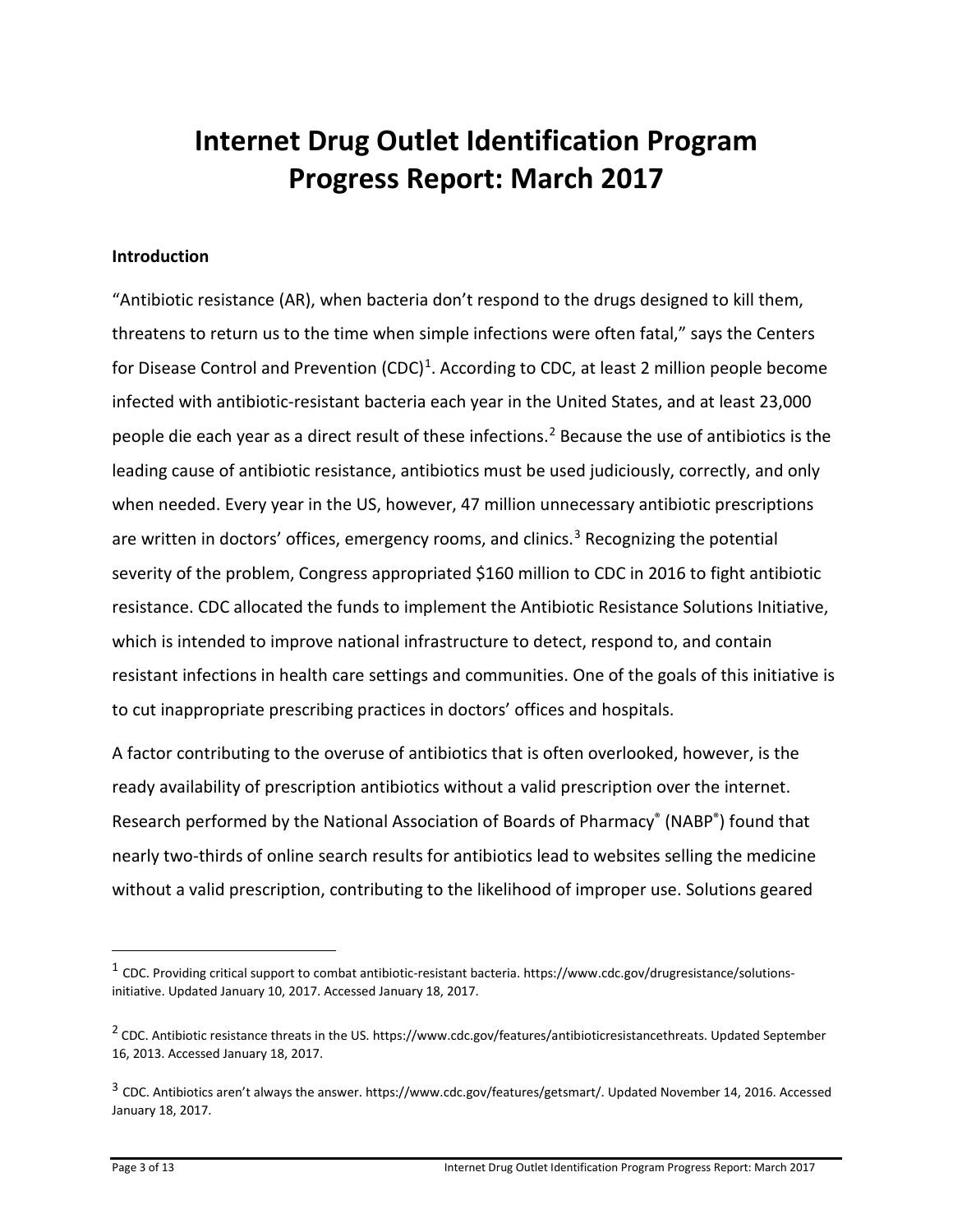toward addressing the problem of antibiotic resistance therefore should also account for the rogue internet drug outlets that sell antibiotics and other medicines illegally.

In addition to research on internet search results for antibiotics, which is described on pages 9 to 11 of this report, NABP continues to review websites selling prescription drugs and identify those that do and do not comply with pharmacy laws and practice standards. After reviewing over 11,000 websites selling prescription medicine, NABP has identified approximately 96% of them as Not Recommended. These findings are presented below.

#### **Results**

**A. Findings of Site Reviews to Date:** As of December 31, 2016, NABP has reviewed 11,486 internet drug outlets selling prescription medications. Of these, 10,990 (95.7%) were found to be operating out of compliance with state and federal laws and/or NABP patient safety and pharmacy practice standards. These sites are listed as Not Recommended in the Initiatives section of the NABP website,



*[www.nabp.pharmacy,](http://www.nabp.pharmacy/)* under .Pharmacy Verified Domain. Of the websites identified by NABP as Not Recommended, the majority were found to be dispensing prescription drugs without a valid prescription. These findings include sites dispensing drugs based solely on an online questionnaire, as well as those requiring no prescription at all. Many also offer foreign and unapproved drugs that may be substandard or counterfeit. The 10,990 internet drug outlets currently listed as Not Recommended on the NABP website are characterized in the table below. [4](#page-3-0)

 $\overline{a}$ 

<span id="page-3-0"></span><sup>4</sup> It should be noted that the research findings NABP reports herein and on the Not Recommended list include the total number of websites selling prescription drugs to US patients that NABP staff has reviewed and found to be out of compliance with program standards, including those sites that were found to be noncompliant at the time of review but may since have been deactivated. It should also be noted that the numbers reported here do not represent the entire universe of websites selling prescription drugs illegally, but rather, a representative sampling of the online environment over the last eight years.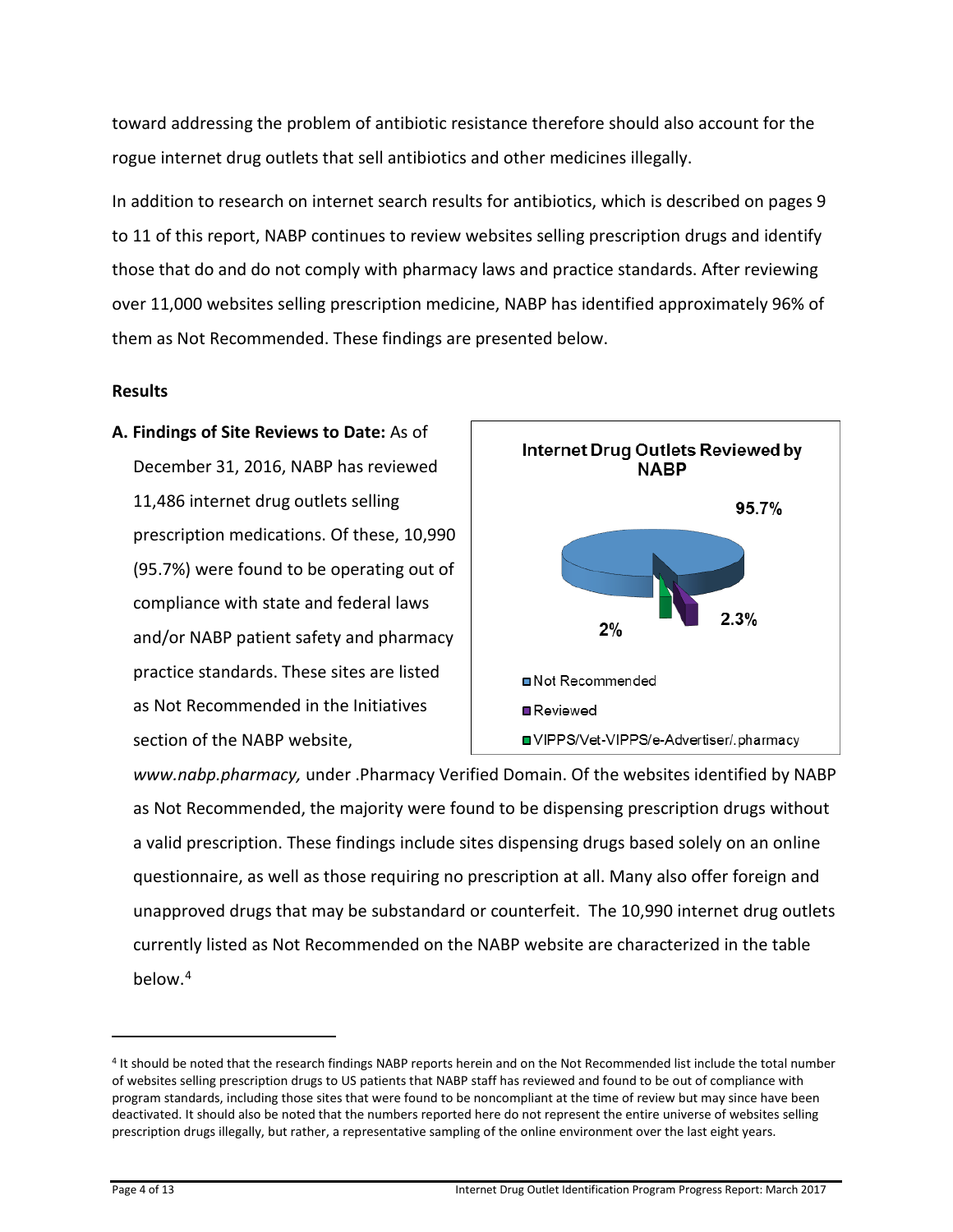#### **Not Recommended Sites**

| Physical Location:                | 2,550 (23.2%) outside US                                                                            |  |  |  |  |
|-----------------------------------|-----------------------------------------------------------------------------------------------------|--|--|--|--|
|                                   | 1,557 (14.2%) inside US                                                                             |  |  |  |  |
|                                   | 6,837 (62.2%) no location posted on website                                                         |  |  |  |  |
| <b>Prescription Requirements:</b> | 9,758 (88.8%) do not require valid prescription                                                     |  |  |  |  |
|                                   | 6,248 (56.9%) issue prescriptions per online<br>$\bullet$<br>consultations or questionnaires only   |  |  |  |  |
| Medications:                      | 5,613 (51.1%) offer foreign or non-Food and Drug<br>Administration-approved medications             |  |  |  |  |
|                                   | 1,400 (12.7%) dispense controlled substances                                                        |  |  |  |  |
| Encryption:                       | 1,850 (16.8%) do not have secure sites, exposing<br>customers to financial fraud and identity theft |  |  |  |  |
| Server Location:                  | 4,692 (42.7%) outside US                                                                            |  |  |  |  |
|                                   | 5,822 (53%) inside US                                                                               |  |  |  |  |
|                                   | 464 (4.2%) have unknown server locations                                                            |  |  |  |  |
| Affiliations:                     | 9,660 (87.9%) appear to have affiliations with rogue<br>networks of internet drug outlets           |  |  |  |  |

Sites listed as Not Recommended, in total, as of December 31, 2016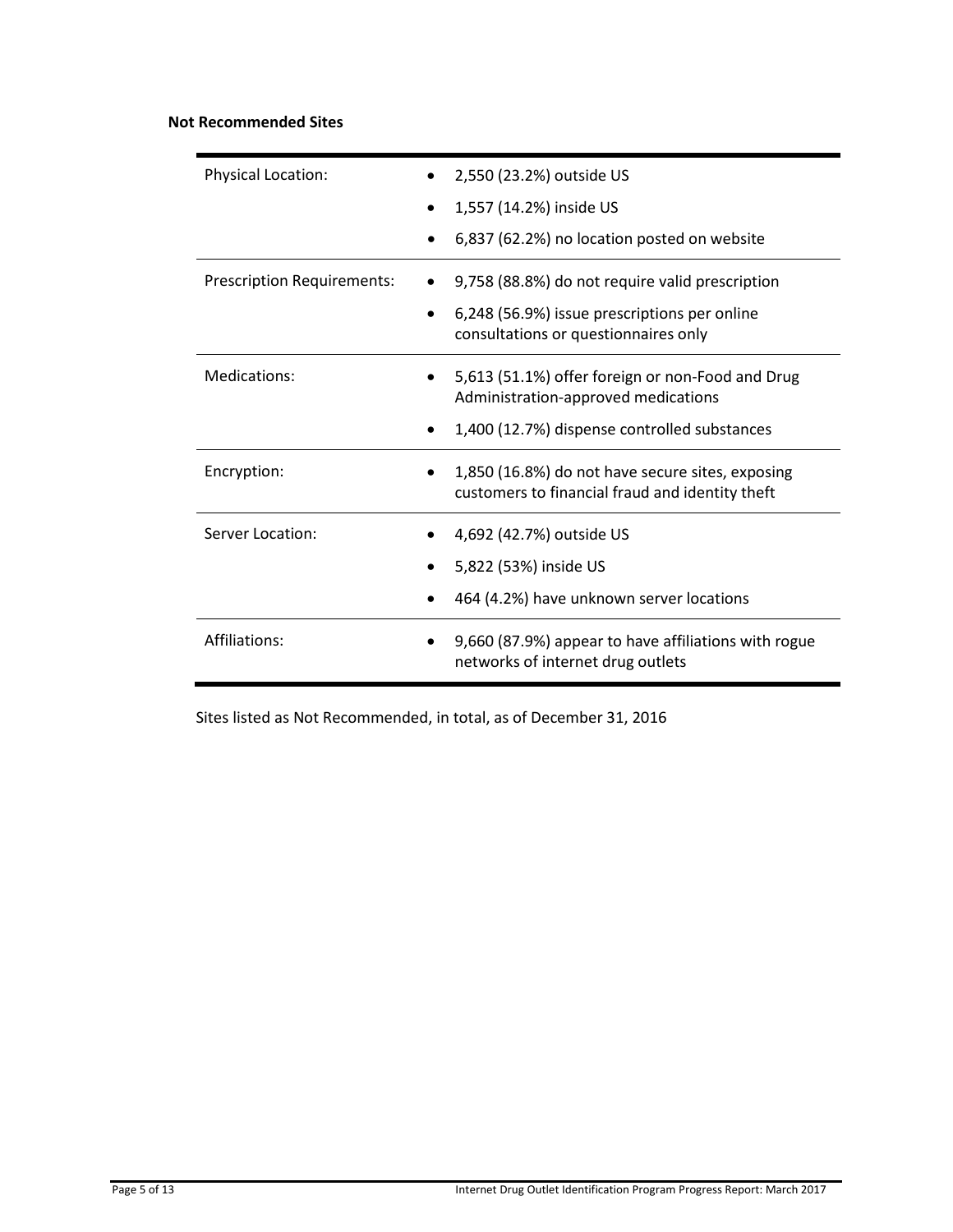

The standards against which NABP evaluates internet drug outlets are provided in the Appendix of this report.

Two hundred sixty-two (2.3%) of the 11,486 sites selling prescription medications to US patients were designated as reviewed. These sites lack any egregious violations that would cause them to be ranked as Not Recommended but have not satisfied the requirements of NABP's Verified Internet Pharmacy Practice Sites<sup>®</sup> (VIPPS<sup>®</sup>), Veterinary-Verified Internet Pharmacy Practice Sites® (Vet-VIPPS®), e-Advertiser Approval<sup>CM</sup> Program, or .Pharmacy Top-Level Domain (TLD) Program. Two hundred thirty-four (2%) of the 11,486 sites selling prescription medications or offering resources to US patients were accredited through VIPPS or Vet-VIPPS programs or were approved through the e-Advertiser Approval or .Pharmacy TLD programs.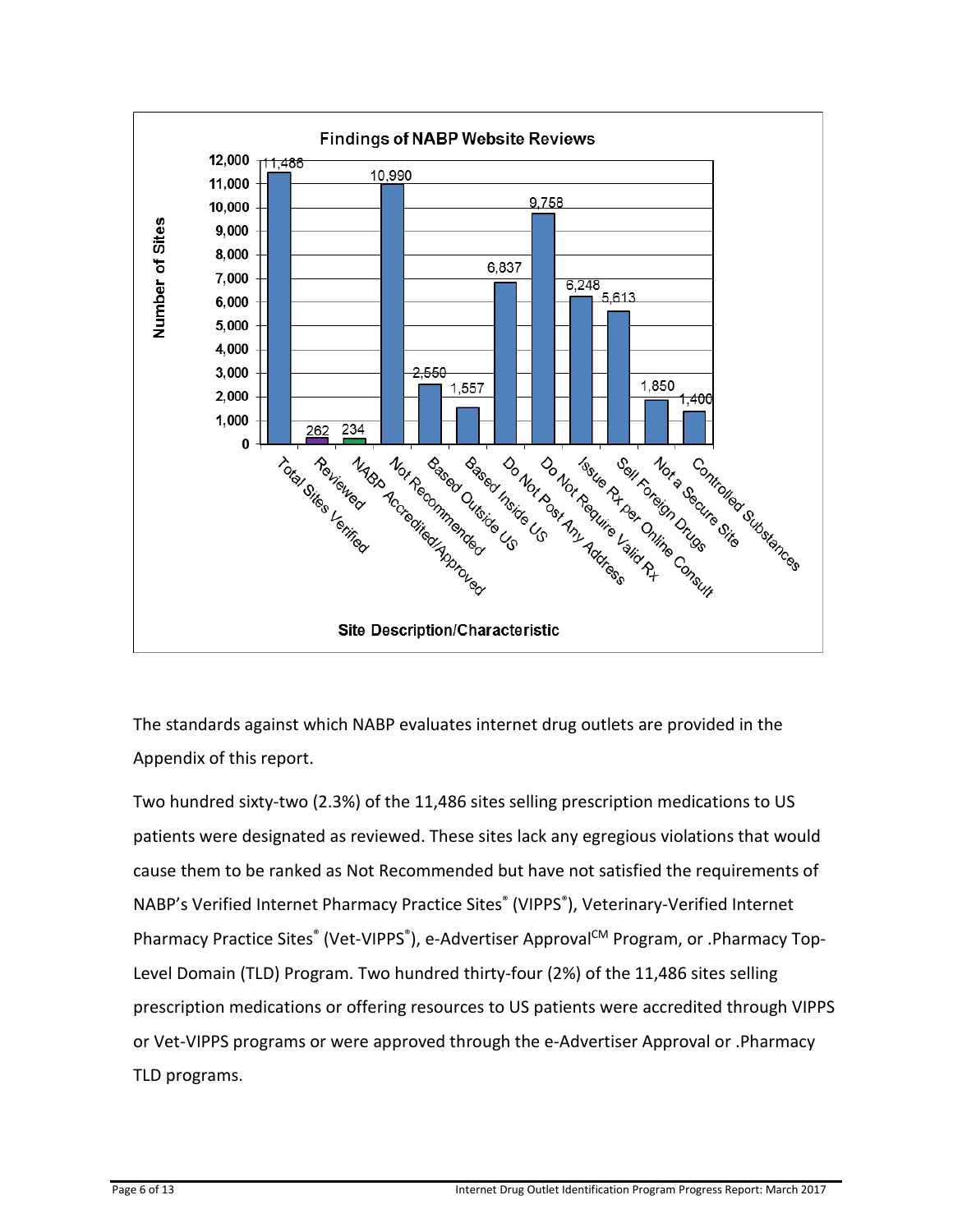.pharmacy<sup>®</sup> than ever to have a simple tool for legitimate entities to readily identify themselves, and for

NABP has, as of December 31, 2016, granted approval for 430 domain names, and 262 .pharmacy domain names have been registered. Of these, 193 were

VIPPS and Vet-VIPPS accredited and 140 entities are listed as Approved e-Advertisers; 87 .pharmacy registered entities were listed on the .Pharmacy TLD Program website, *www.safe.pharmacy.* NABP is no longer accepting applications for the Vet-VIPPS and e-Advertiser Approval programs, as these programs are being streamlined into the .Pharmacy TLD Program. Several .pharmacy applications are in progress.

**B. Recommended Internet Pharmacies:** NABP, along with many patient

safety advocates, continues to recommend that patients use [internet](http://www.nabp.net/vipps/intro.asp)

[include entities granted VIPPS or Vet-VIPPS accreditation, Approved](http://www.nabp.net/vipps/intro.asp) 

high standards for pharmacy practice and patient safety. As of

[pharmacies that have been reviewed and approved by NABP. These sites](http://www.nabp.net/vipps/intro.asp) 

[e-Advertiser status, or a .pharmacy domain name. T](http://www.nabp.net/vipps/intro.asp)hese sites have been

December 31, 2016, 75 pharmacies are listed on the NABP website as

### **C. .Pharmacy TLD Program:** Increasing reliance on

technology in health care makes it more vital

consumers to recognize them, as having been vetted and approved by a trustworthy organization. NABP's .pharmacy TLD is such a tool. With .pharmacy, unlike other programs that use seals and logos that can easily be faked, the "seal of approval" is built into the web address/URL. .Pharmacy is a verified TLD, meaning that applicants are evaluated for

to being allowed to use a .pharmacy domain name.

compliance with registry standards prior





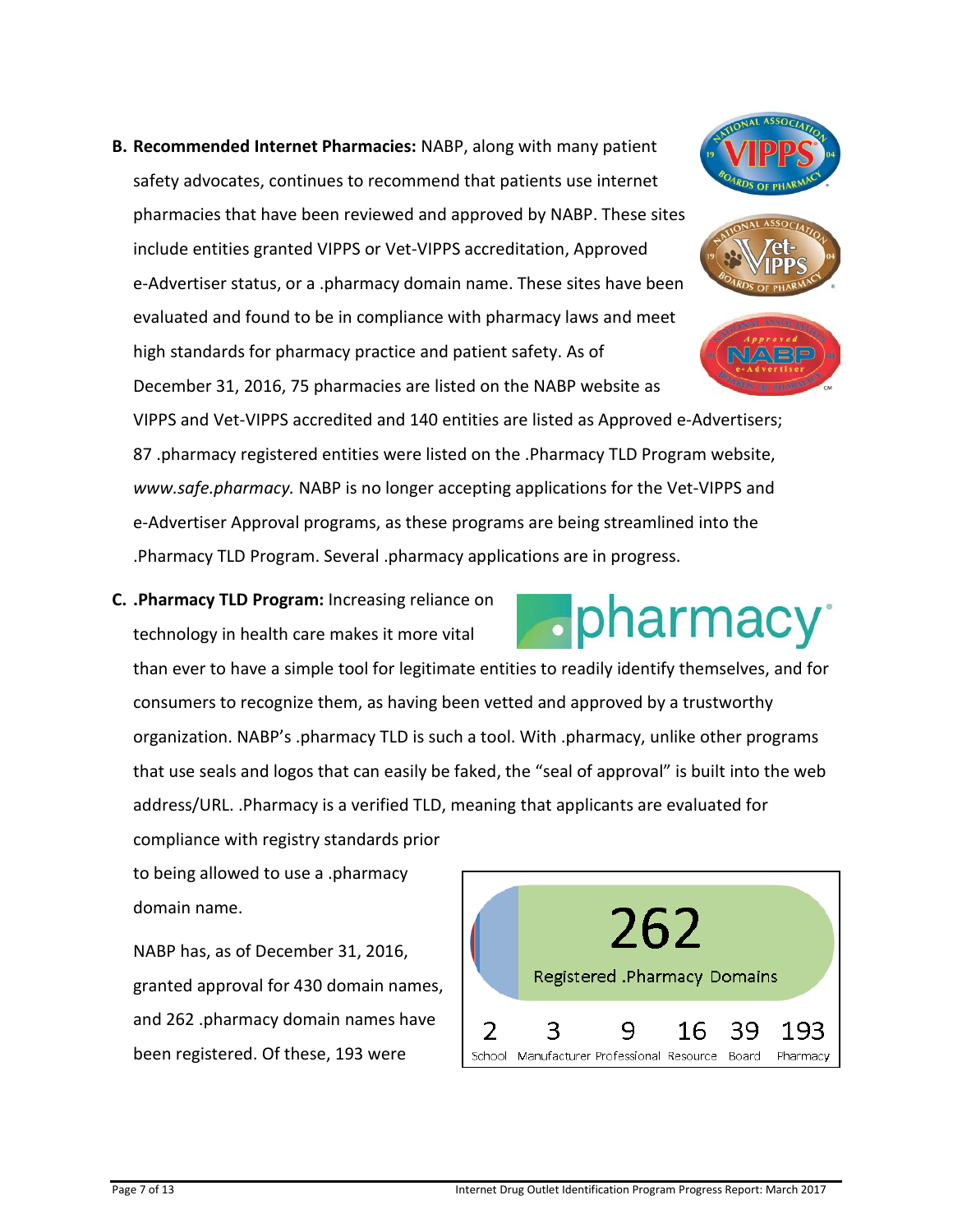registered to pharmacies, 9 were registered to professional sites, 39 were registered to boards of pharmacy or regulatory agencies, 16 were registered to resource sites, 3 were registered to manufacturers, and 2 were registered to schools or colleges of pharmacy. Of the 262 .pharmacy domain names registered, 130 are in use while the remaining registered domain names are parked. Of those that are in use, 72 are registered to pharmacies, 32 are registered to boards of pharmacy or regulatory agencies, 15 are registered to resource sites, 9 are registered to professional sites, and 2 are registered to schools or colleges of pharmacy. Of the domain names in use, 17 are being used as the registrant's primary domain name, 105 are redirecting to another domain name, and 8 are masking another domain name with the .pharmacy name.

The .pharmacy initiative aims to provide consumers around the world a means for easily identifying safe and legal online pharmacies and related resources. NABP grants use of the .pharmacy domain only to legitimate website operators that adhere to pharmacy laws in the jurisdictions in which they are based and in which their patients and customers reside.

#### **The Role of Illegal Online Drug Sellers in Antibiotic Resistance**

**A. Rogue Sites Perpetuate Misuse:** As discussed in the section above, illegal online drug sellers pose a number of public health risks. Research conducted by NABP suggests that they also

contribute to the improper use of antibiotics by selling them without a prescription. According to the *National Action Plan for Combating Antibiotic-Resistant Bacteria, March 2015,* "Misuse and over-use of antibiotics in healthcare and food production continue to hasten the development of bacterial drug resistance, leading to loss of efficacy of existing antibiotics." The plan was developed in response to Executive Order 13676: Combating Antibiotic-Resistant Bacteria, issued by President Barack Obama on September 18, 2014, and outlines steps for implementing a

**Of the 150 search results, 98 (65%) provided access to a website where antibiotics could be purchased without a valid prescription.**

national strategy to address the problem. Solutions discussed include cutting inappropriate prescribing of antibiotics in doctors' offices and hospitals, but this approach does not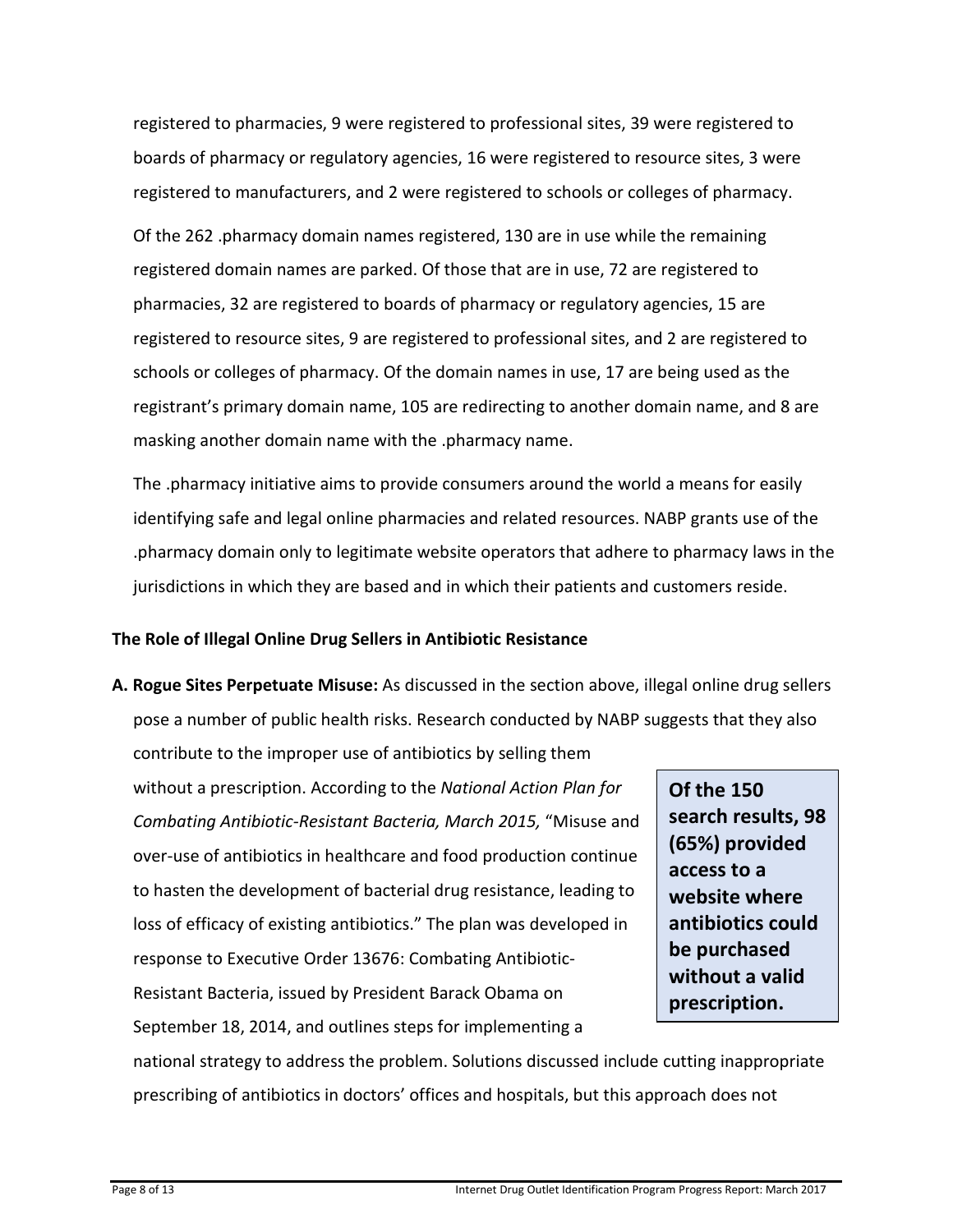address the problem of consumers obtaining antibiotics without any prescription. The fact that the medicines obtained from illegal online drug sellers may be substandard or counterfeit further compounds the problem. These factors suggest that solving the problem of overusing antibiotics should involve attempts to crack down on websites selling prescription medicine illegally and to educate consumers on the dangers of buying medicine from unknown and unapproved sources online, as well as on the large-scale dangers of using antibiotics inappropriately.

#### **B. Two-Thirds of Top Search Results Lead to Sites Selling Antibiotics Without a Prescription:**

To determine the extent to which prescription antibiotics are available online without a valid prescription, NABP performed online searches for five of the most commonly used antibiotics.

| Buy Cephalexin Online no prescription - Antibacter.net<br>antibacter.net/cephalexin.html =<br>Buy Cephalexin online. Cephalexin - General information. Cephalexin is a rather strong antibacterial                      |  |
|-------------------------------------------------------------------------------------------------------------------------------------------------------------------------------------------------------------------------|--|
| product which successfully struggles with such enzyme as                                                                                                                                                                |  |
| Buy Cephalexin Online, no current Rx required, online Dr consult<br>https://buy-cephalexin.kiwidrug.com/ v<br>Buy online now. Cephalexin is a type of antibiotic in the penicillin group of drugs. It is used in a wide |  |
| range of streptococcal infections, particularly when penicillin                                                                                                                                                         |  |
| Cephalexin online. Cephalexin medication. Buy Cephalexin without<br>antibioticon.com/736.php ▼                                                                                                                          |  |
| Cephalexin online. Cephalexin medication. Buy Cephalexin without prescription. You can find<br>generic and branded medication in our online Store.                                                                      |  |

Nine of the 10 gle ch Its for "buy halexin he" led ebsites ነደ piotics out a cription.

The antibiotics searched for were azithromycin, amoxicillin, cephalexin, trimethoprim and sulfamethoxazole (commonly known as Bactrim®), and ciprofloxacin. The search terms used were "buy Azithromycin online," "buy Amoxicillin online," "buy Cephalexin online," "buy Trimethoprim & Sulfamethoxazole online," and "buy Ciprofloxacin online." The term "without a prescription" was intentionally left out of the search terms to provide an unbiased view of how a typical search might return results for sites that are operating illegally. The search engines used were Google, Bing, and Yahoo! The top 10 results (not including paid advertisements) for each of the five searches were recorded. The websites to which the search results linked were reviewed to determine whether antibiotics could be purchased through the website without a valid prescription.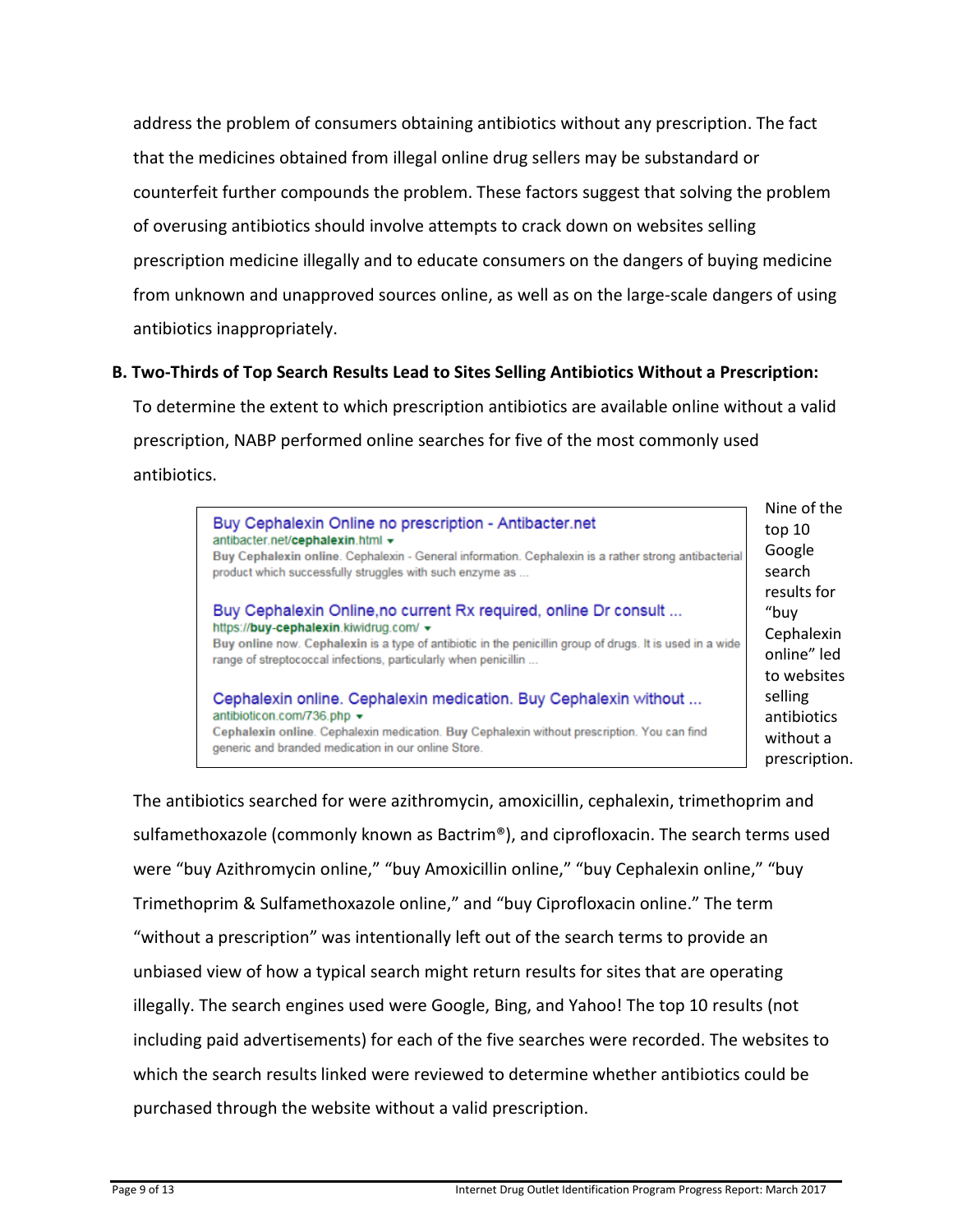Of the 50 search results returned using Google, 34 (68%) provided access to a website where antibiotics could be purchased without a valid prescription. Of the 50 search results returned using Bing, 31 (62%) provided access to such sites. And, of the 50 search results returned using Yahoo!, 33 (66%) provided access to such sites. Combined, 98 (65%) of the 150 search results returned using all three search engines led to websites where antibiotics could be purchased without a prescription. (Search results obtained per antibiotic are shown in the table below.)

It should be noted that paid advertisements for pharmacies and prescription medicine are virtually free of illegal online drug sellers. Google, Bing, and Yahoo! all require advertisers using pharmacy or prescription drug terms to be verified by NABP. Organic search results, on the other hand, are not screened and are heavily populated with search results for rogue internet drug outlets posing as legitimate pharmacies.

|                                 | Number of top 10 search results<br>leading to websites selling antibiotics<br>without a valid prescription | <b>Total search</b><br>results<br>leading to |          |             |
|---------------------------------|------------------------------------------------------------------------------------------------------------|----------------------------------------------|----------|-------------|
| <b>Antibiotic searched</b>      | Google                                                                                                     | <b>Bing</b>                                  | Yahoo!   | no-Rx sites |
| Azithromycin                    | 4                                                                                                          | 5                                            | 5        | 14          |
| Amoxicillin                     | 6                                                                                                          | 6                                            | 5        | 17          |
| Cephalexin                      | 9                                                                                                          | 6                                            |          | 22          |
| Trimethoprim & Sulfamethoxazole |                                                                                                            | 5                                            |          | 19          |
| Ciprofloxacin                   | 8                                                                                                          | 9                                            | 9        | 26          |
| Total (%)                       | 34 (68%)                                                                                                   | 31 (62%)                                     | 33 (66%) | 98 (65%)    |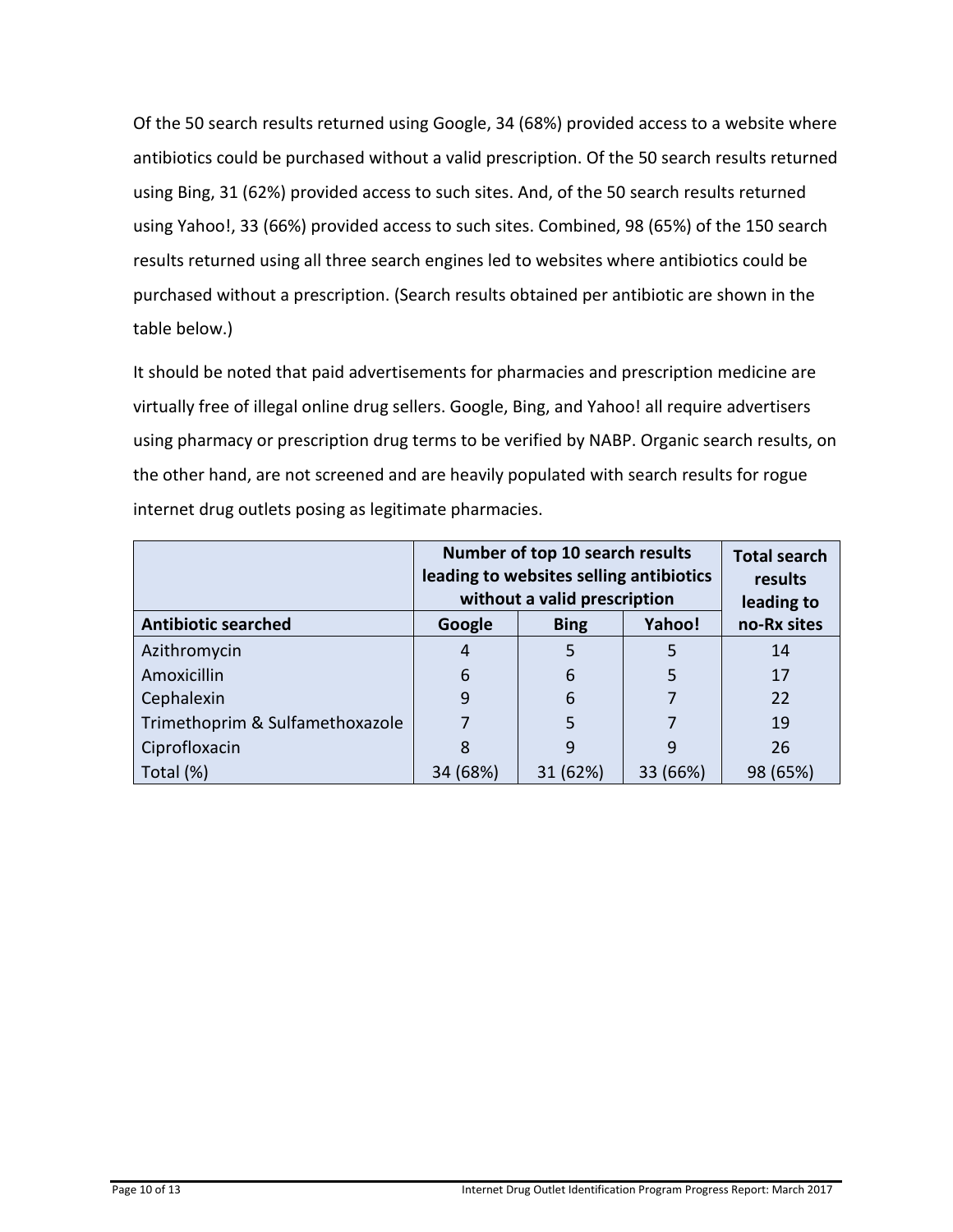#### **C. UK Study Raises Similar Concerns About Online Drug Sellers and Antibiotic Resistance:** A

similar study was performed by researchers at Imperial College London and recently published in the *Journal of Antimicrobial Chemotherapy*. The study looked at 20 online pharmacies available to consumers in the United Kingdom. The sites were discovered using Google and Yahoo! and the search term "buy antibiotics online." Researchers found that 80% of the online pharmacies surveyed let customers choose the antibiotic, dosage, and duration of treatment, according to a February 17, 2017 study summary<sup>[5](#page-10-0)</sup> posted on the Imperial College website. In addition, researchers found that 45% of the websites did not require a prescription from the patient.

"These findings are a real concern, and raise several important issues regarding antibiotic resistance and patient safety with online pharmacies," says Dr Sara Boyd, study coauthor and National Institute for Health Research academic clinical fellow in Infectious Diseases and Microbiology at Imperial College. Like NABP's research, the study provides a small snapshot of how online drug sellers operate. "Our study paves the way for larger, more thorough research into this worrying new trend so that we can ensure patient safety and promote the responsible use of antibiotics in all areas of healthcare provision."

#### **Discussion**

Given that misuse and overuse of antibiotics fuel antibiotic resistance, it is necessary to ensure judicious prescribing practices. Actions being taken by the federal government and CDC are commendable and will go a long way toward reversing the disturbing trend of antibiotic resistance. At the same time, illegal online drug sellers dispensing antibiotics without a prescription cannot be ignored. Consumer education is key to using antibiotics appropriately and only when needed and to recognizing the dangers of buying medicine from rogue internet drug outlets. These rogue sites pose a variety of public health risks. Contributing to the inappropriate use of antibiotics is yet another reason to work toward making the internet a safer place for consumers. NABP remains committed to upholding the integrity of the practice

<span id="page-10-0"></span><sup>&</sup>lt;sup>5</sup> Brogan C. Online pharmacies not requiring prescriptions could fuel antibiotic resistance. Imperial College London Web site. http://www3.imperial.ac.uk/newsandeventspggrp/imperialcollege/newssummary/news\_15-2-2017-14-34-3. Published February 17, 2017. Accessed March 1, 2017.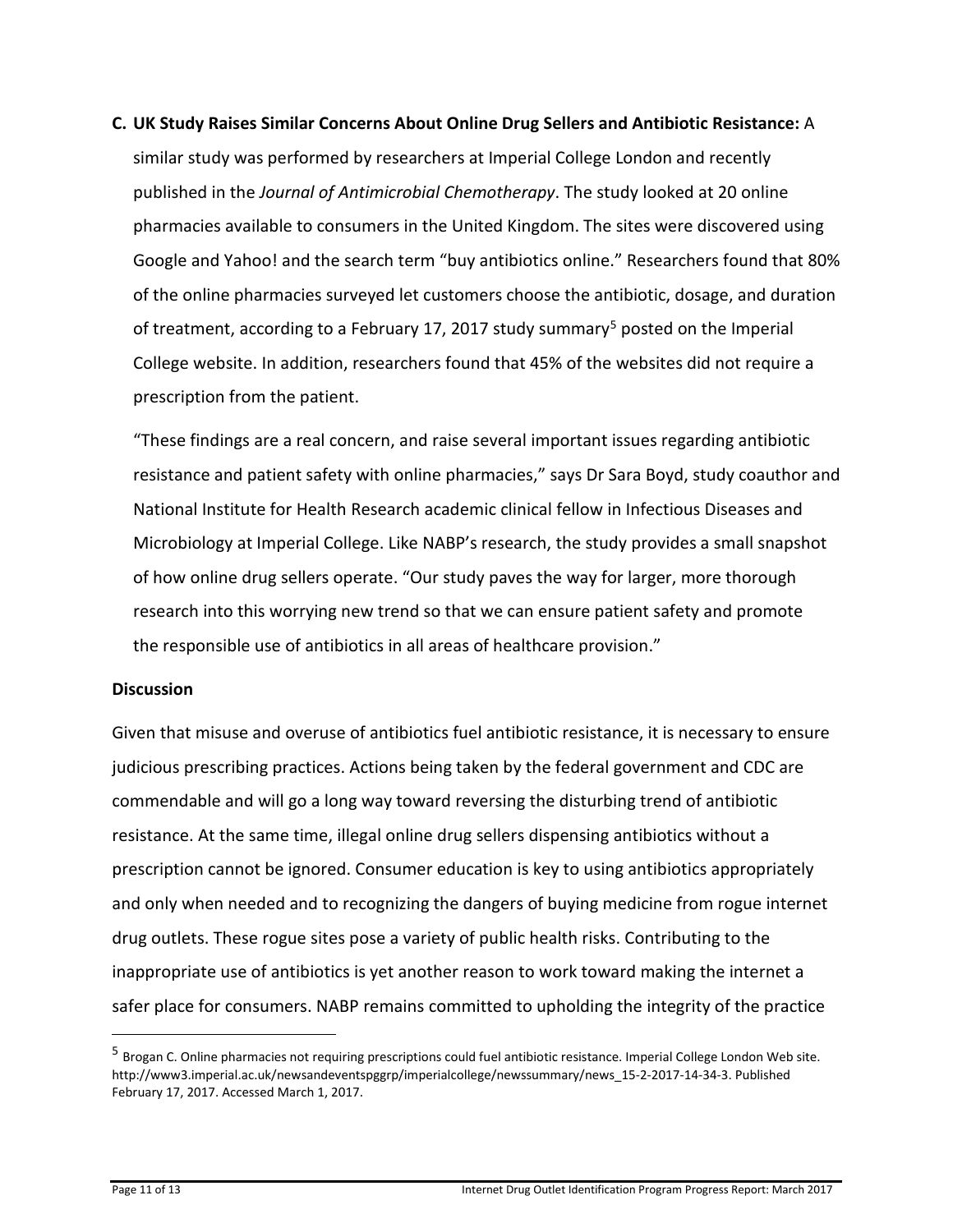of pharmacy – in any practice setting – and ensuring that patients worldwide have access to safe and effective prescription medications. For further information, please contact Melissa Madigan, policy and communications director, via email at mmadigan@nabp.pharmacy.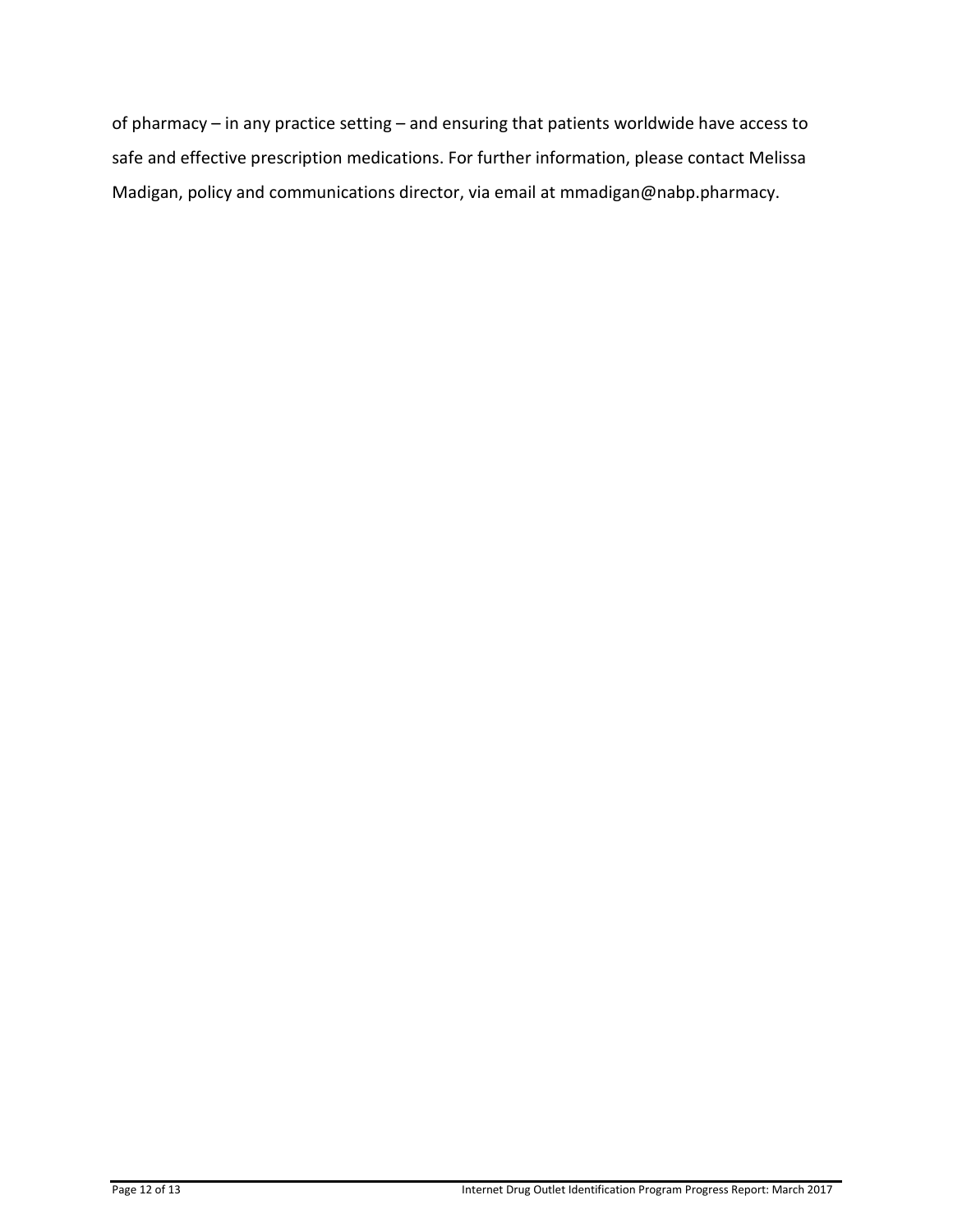#### **Appendix**

#### **Internet Drug Outlet Identification Program Standards**

- 1. **Pharmacy licensure.** The pharmacy must be licensed or registered in good standing to operate a pharmacy or engage in the practice of pharmacy in all required jurisdictions.
- 2. **DEA registration.** The pharmacy, if dispensing controlled substances, must be registered with the US Drug Enforcement Administration (DEA).
- 3. **Prior discipline.** The pharmacy and its pharmacist-in-charge must not have been subject to significant recent and/or repeated disciplinary sanctions.
- 4. **Pharmacy location.** The pharmacy must be domiciled in the United States.
- 5. **Validity of prescription.** The pharmacy shall dispense or offer to dispense prescription drugs only upon receipt of a valid prescription, as defined below, issued by a person authorized to prescribe under state law and, as applicable, federal law. The pharmacy must not distribute or offer to distribute prescriptions or prescription drugs solely on the basis of an online questionnaire or consultation without a preexisting patientprescriber relationship that has included a face-to-face physical examination, except as explicitly permitted under state telemedicine laws or regulations.

**Definition.** A valid prescription is one issued pursuant to a legitimate patient-prescriber relationship, which requires the following to have been established: a) The patient has a legitimate medical complaint; b) A face-to-face physical examination adequate to establish the legitimacy of the medical complaint has been performed by the prescribing practitioner, or through a telemedicine practice approved by the appropriate practitioner board; and c) A logical connection exists between the medical complaint, the medical history, and the physical examination and the drug prescribed.

6. **Legal compliance.** The pharmacy must comply with all provisions of federal and state law, including but not limited to the Federal Food, Drug, and Cosmetic Act and the Federal Controlled Substances Act (including the provisions of the Ryan Haight Online